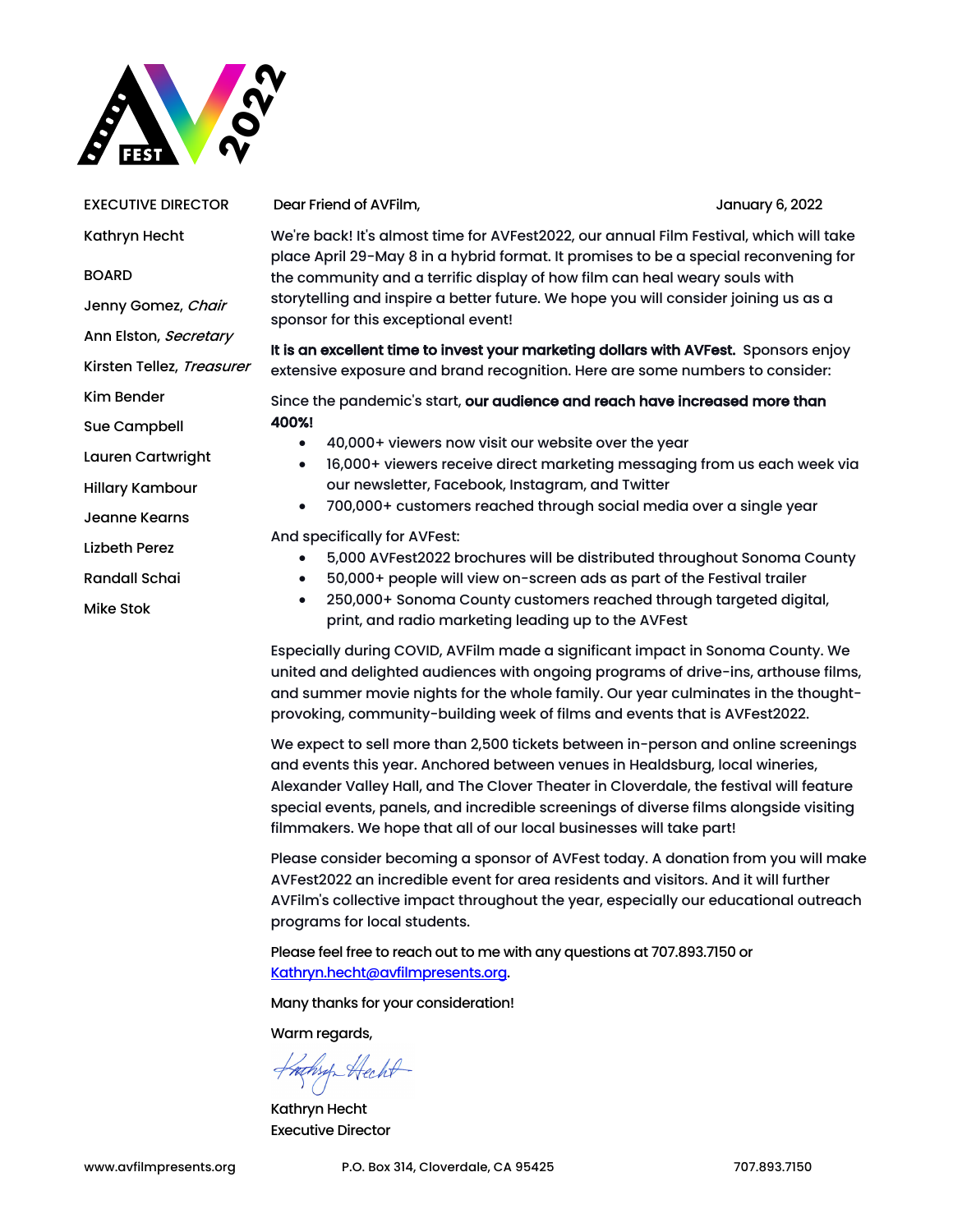

### April 29-May 8, 2022 ~ Cloverdale, Geyserville, Healdsburg, Santa Rosa

| (Please print name exactly as you would like it to be appear on collateral materials) |  |  |  |  |  |  |  |  |
|---------------------------------------------------------------------------------------|--|--|--|--|--|--|--|--|
|                                                                                       |  |  |  |  |  |  |  |  |
|                                                                                       |  |  |  |  |  |  |  |  |
|                                                                                       |  |  |  |  |  |  |  |  |

### CHOOSE LEVEL OF SPONSORSHIP

|        | <b>EVENTS</b>                                                                    |          |                             | <b>ADS</b>                                                                                                                                                                                                                                 |          |  |
|--------|----------------------------------------------------------------------------------|----------|-----------------------------|--------------------------------------------------------------------------------------------------------------------------------------------------------------------------------------------------------------------------------------------|----------|--|
| $\Box$ | Marquee                                                                          | \$25,000 |                             | $\Box$ 30-second trailer spot                                                                                                                                                                                                              | \$5,000  |  |
|        | □ Opening night                                                                  | \$10,000 |                             | $\Box$ Full page brochure + screen ad                                                                                                                                                                                                      | \$2,250  |  |
| $\Box$ | <b>Closing night</b>                                                             | \$7,500  |                             | □ Full page brochure page OR screen ad                                                                                                                                                                                                     | \$1,250  |  |
|        | $\Box$ Student film competition<br>\$7,500                                       |          | $\Box$ 1/2 page brochure ad |                                                                                                                                                                                                                                            | \$750    |  |
| $\Box$ | Evening event, Sat to Sat                                                        | \$5,000  |                             | $\Box$ % page brochure ad                                                                                                                                                                                                                  | \$500    |  |
|        |                                                                                  |          |                             |                                                                                                                                                                                                                                            |          |  |
|        | <b>UNDERWRITING</b>                                                              |          |                             |                                                                                                                                                                                                                                            |          |  |
|        |                                                                                  |          |                             | $\Box$ Filmmaker travel                                                                                                                                                                                                                    | \$15,000 |  |
|        |                                                                                  |          |                             | $\Box$ Screening team                                                                                                                                                                                                                      | \$10,000 |  |
|        |                                                                                  |          |                             | $\square$ Film block                                                                                                                                                                                                                       | \$2,500  |  |
|        |                                                                                  |          |                             | $\Box$ Individual film                                                                                                                                                                                                                     | \$1,000  |  |
|        | □ No sponsorship for me, but I would like to contribute \$ _____________________ |          |                             |                                                                                                                                                                                                                                            |          |  |
|        | I would like to volunteer during the Festival                                    |          |                             |                                                                                                                                                                                                                                            |          |  |
|        |                                                                                  |          |                             | □ Visa □ Mastercard □ AMEX □ Check enclosed <i>(made payable to AVFilm)</i>                                                                                                                                                                |          |  |
|        |                                                                                  |          |                             |                                                                                                                                                                                                                                            |          |  |
|        |                                                                                  |          |                             |                                                                                                                                                                                                                                            |          |  |
|        |                                                                                  |          |                             | $\tau$ , and an alternative interface of the second second contract of $\epsilon$ and an alternative of $\epsilon$ and the second second second second second second second second second second second second second second second second |          |  |

#### To ensure timely marketing recognition, please send your sponsor form and payment to the address below or scan and email to sponsorship@avfilmpresents.org no later than March 1, 2022.

AVFilm enriches our community by captivating and engaging audiences, cultivating new fans of film, and celebrating our collective humanity through year-round educational and cultural enrichment programs and the annual AVFest2022. Launched in the fall of 2014, AVFilm connects students to the world of film and video, connects artists with an opportunity to share their work, and connects our communities to one another through the transformative power of film. AVFilm's federal tax ID number is 47-2085577.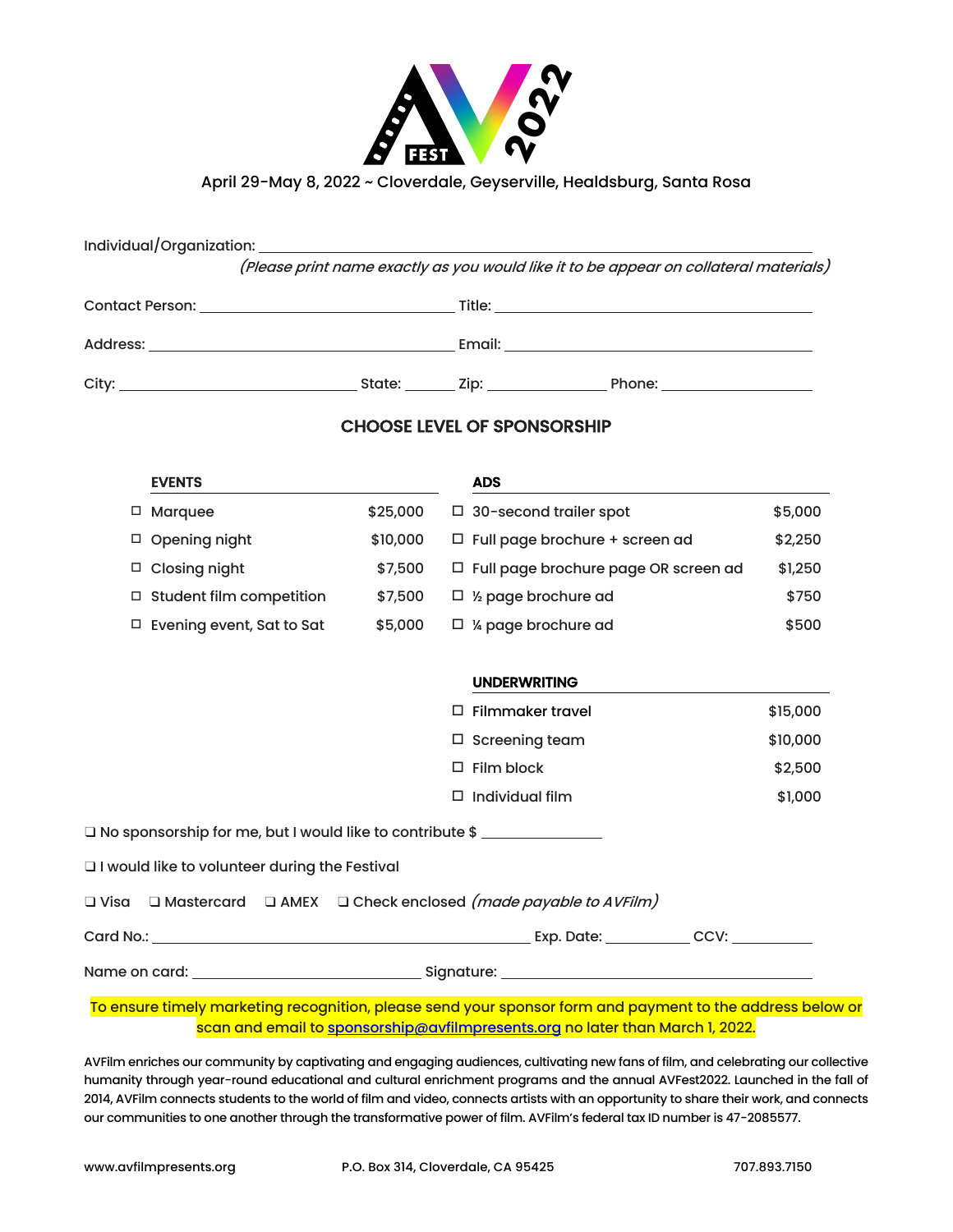

April 29-May 8, 2022 ~ Cloverdale, Geyserville, Healdsburg, Santa Rosa

## EVENTS

#### Marquee sponsor - \$25,000

Your name on everything!

- AVFest2022 brought to you by…
- Eight (8) Platinum All-Access passes
- Festival press release
- Premiere spot for optional full page, full-color tribute ad in AVFest2022 Brochure AND on-screen ad before movies
- Name on poster, lanyards, and all event signage
- 30-second spot before every film at the Festival

#### Opening night sponsor - \$10,000

Premiere exposure: film and reception with filmmakers

- AVFest2022 Opening Night brought to you by…
- Optional full page, full-color tribute ad in AVFest2022 Brochure AND on-screen ad before movies
- Festival press release
- Four (4) Platinum All-Access passes
- 30-second spot before opening and closing night films at the Festival

#### Closing night sponsor - \$7,500

Premiere exposure: film and reception with filmmakers

- Closing Night brought to you by…
- Optional full page, full-color tribute ad in AVFest2022 Brochure AND on-screen ad before movies
- Festival press release
- Four (4) Platinum All-Access passes
- 30-second spot before closing night film at the Festival

#### Student film competition sponsor - \$7,500

County-wide contest & awards ceremony for kids & families

- Student Screening & Awards brought to you by…
- Optional full page, full-color tribute ad in AVFest2022 Brochure OR on-screen ad before movies
- Four (4) Platinum All-Access passes
- 30-second spot before the Student Film Competition at the Festival

#### Evening event sponsor, Sat to Sat - \$5,000

- "Tentpole event" brought to you by…
- Optional full page, full-color tribute ad in AVFest2022 Brochure OR on-screen ad before movies
- Four (4) Platinum All-Access passes
- 30-second spot before the night's film event at the Festival

## ADS

30-second trailer spot - \$5,000 Full page brochure + screen ad - \$2,250 Full page brochure page OR screen ad - \$1,250 ½ page brochure ad - \$750

## UNDERWRITING OPTIONS

#### Filmmaker Travel Sponsor - \$15,000

Funds artist travel to Sonoma County to represent their work and meet our community. Includes up to eight (8) Platinum All-Access passes.

#### Screening Team Sponsor - \$10,000

Funds our 35-member screening team. We compensate them for their time to ensure diverse representation. Includes up to four (4) Platinum All-Access passes.

#### Film block sponsor - \$2,500

• Film blocks include LGBTQIA+, New Media, Latine creators and themes, Black creators and themes. Includes up to three (3) Platinum All-Access passes.

#### Individual film - \$1,000

Includes two (2) Platinum All-Access passes.

A contribution of \$1,000 or more will entitle the donor to receive an invitation to the VIP/Filmmaker Brunch, an exclusive event for major donors, sponsors, and guest filmmakers.

All sponsors will be featured on avfilmpresents.org and across AVFilm social media channels.

Sponsorship packages can be customized for any budget. For further opportunities or any other event questions, please contact Executive Director Kathryn Hecht at 707.893.7150 or kathryn.hecht@avfilmpresents.org.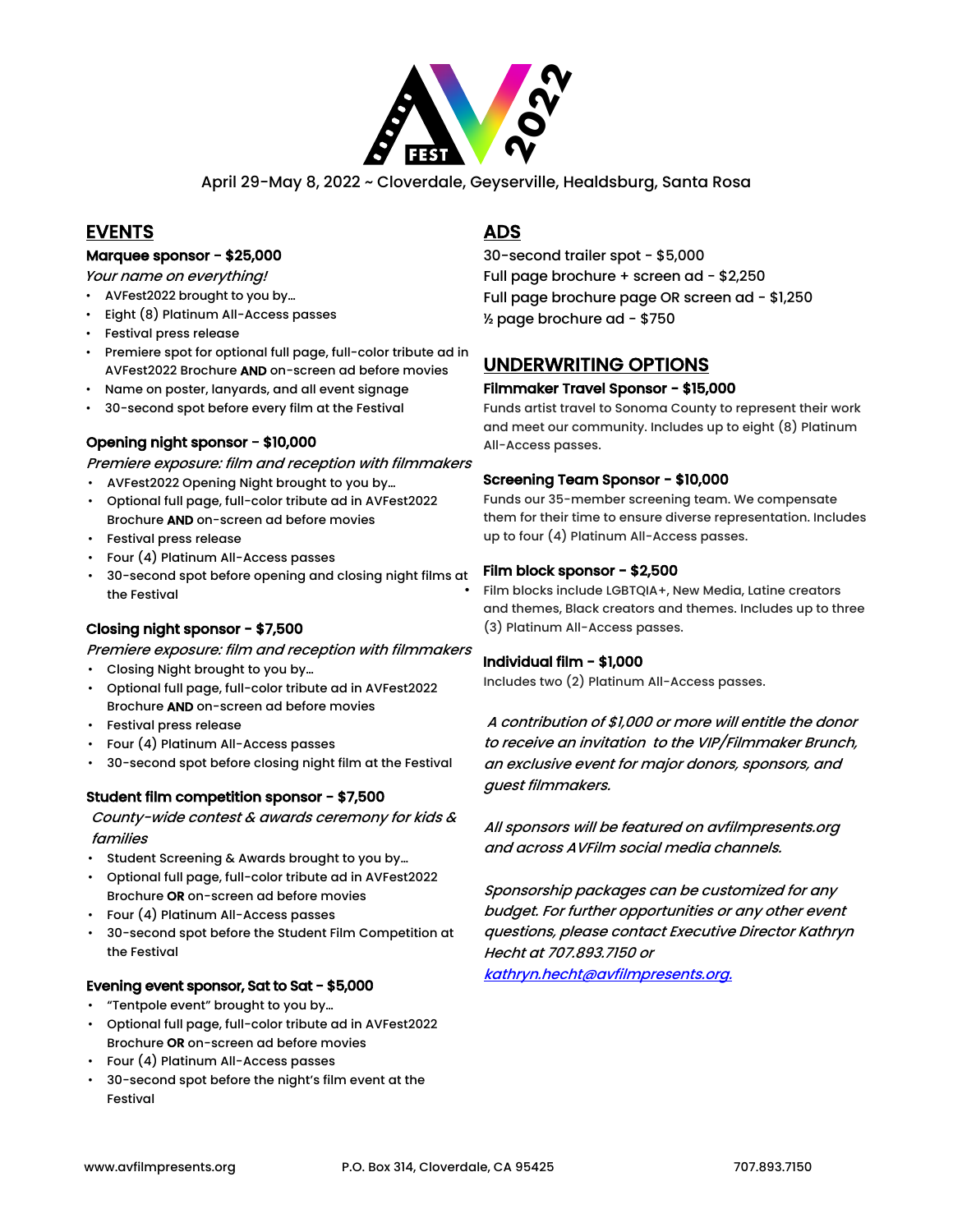

## **AVFEST WILL CELEBRATE EIGHTH YEAR IN SPRING 2022**

AVFilm is a nonprofit organization that provides film & media education to local students in public schools and lifelong learners. AVFilm exhibits free outdoor movies for the Healdsburg and Cloverdale communities, a year-round, independent film series, and produces an annual Film Festival now in its 8th year. **AVFest2022 will be April 29-May 8 in Cloverdale, Geyserville, Healdsburg, Windsor, and Santa Rosa.**

AVFest regularly showcases and hosts new and emerging talents from all over the world. The Fest creates opportunities for the community to gather, celebrate film, and meet and learn from visiting artists. The Fest also offers deeply discounted tickets to include students and low-income neighbors.

AVFest features cutting-edge indie films – like 2018's FREE SOLO and 2019's PARASITE – and selections of diverse works from and about underrepresented artists and communities. We actively seek socially conscious films that depict characters in the richness of their cultures and identities; works from directors of color; Latinx, LGBTQIA+, and women-driven narratives; and youth-oriented stories.

For 2022, 50% of AVFest's final lineup will be programmed from submissions to the Fest. AVFest will also feature Sonoma County student works in the annual Student Film Competition.

### **KEY DATES: PASSES:**

- 4/29: Opening Night Film + Block Party (The Clover Theater) All-Access (\$750) 4/30: Neighbor Night Film + Dinner (Alexander Valley Hall) Opening Weekend, Fri-Sun (\$350)<br>5/1: Film Fest Petaluma Shorts (Healdsburg) Closing Weekend, Fri-Sun (\$250) 5/1: Film Fest Petaluma Shorts (Healdsburg)<br>5/2: Industry Night (Healdsburg)  $5/3$ : Progressive Dinner + Film (Geyserville) 5/4: Arthouse in the Vineyard (Trentadue Winery) 5/5: Festing with Corazon Healdsburg (HBG Comm. Center) **SCREENING TICKETS:**
- 5/6: Festing at The Lost Church (Santa Rosa) Individual (\$12)
- 5/7: Flip the Script: New Media Exploration (Windsor) Five-pack (\$5<br>5/8: Closing Night Film + Awards Reception (The Matheson) Students (\$5)  $5/8$ : Closing Night Film + Awards Reception (The Matheson)

Film Lover + Closing Night (\$150)<br>Streaming only (\$100)

## **For details and to buy tickets, go to www.avfilmpresents.org.**